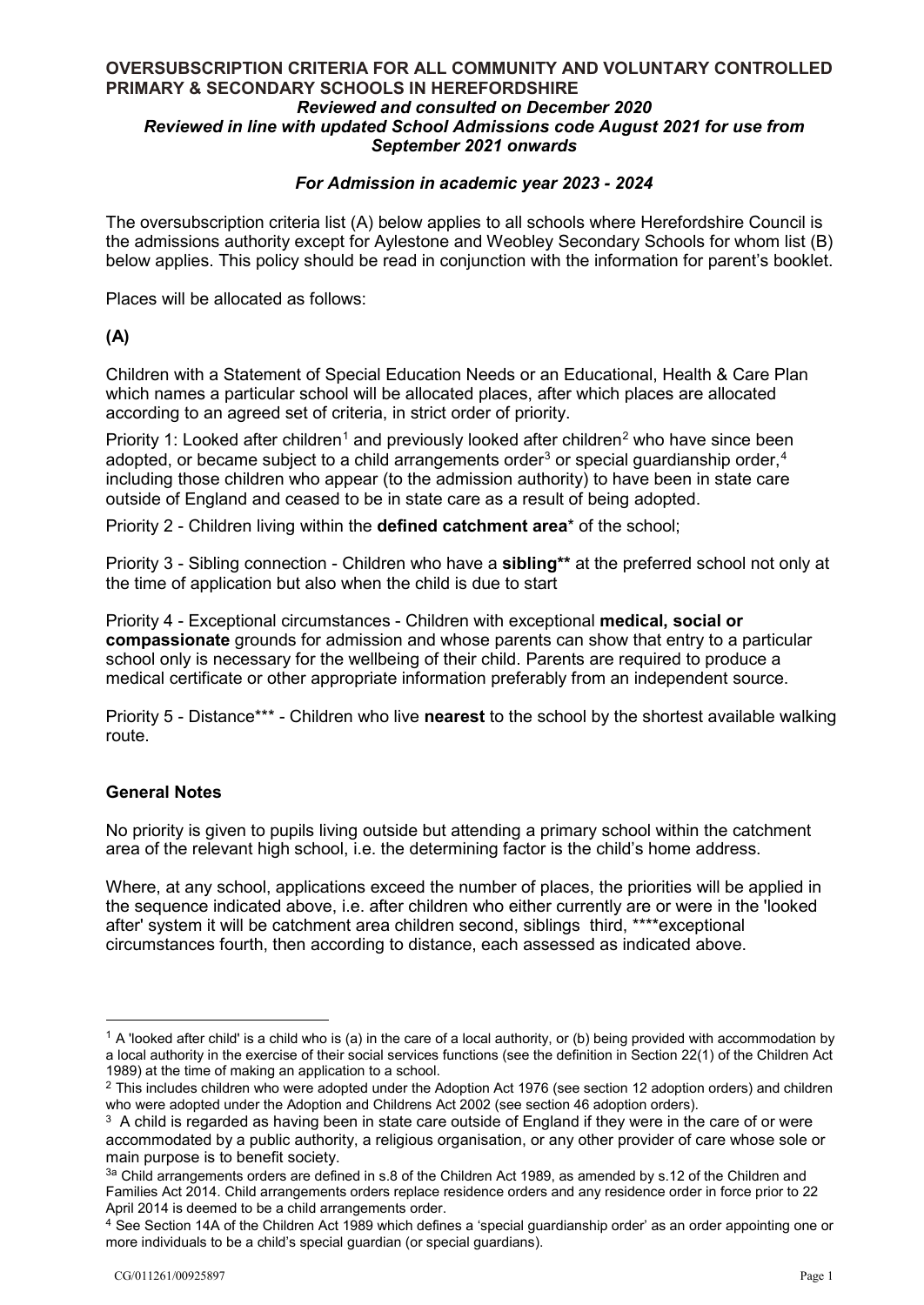If the admission of the top three categories can be satisfied, but there are insufficient places for all out of area siblings, priorities will be decided first by reference to exceptional circumstances, then according to distance, with those living nearest to the school using the distance calculations outlined below \*\*\* taking priority

 be allocated in the sequence of the criteria listed above, i.e. first to children with siblings who Following the allocation of the top two categories there may be an occasion when it is not possible to offer places for all children living in the catchment area. In this situation the places will would still be at the school in September 2023, next to pupils with exceptional circumstances, and finally according to distance from the school.

 Children and Families directorate. In case where distance is not the final deciding factor i.e. two applications are at exactly the same distance then the final tie breaker will be a lottery undertaken by an individual independent of the

 usually resides and which is the usual address of the parent/carer with main responsibility for the child. If arrangements are such that a child resides at two addresses for equal amounts of time, then parents must decide which address to use for admissions purposes. \* In order to determine the relevant catchment area, the home address of a child is defined as the only or main permanent residential address, at the closing date for applications, where the child

 until agreement over the preferences is reached. Failure to ensure agreement prior to Where more than one parent submits an application for a child, or where there is a parent not in agreement with the preferences, the Local Authority may not be able to process any application submission, may result in a delay in any application being processed and in some instances, where agreement cannot be reached we may not be able to proceed until a legal resolution has been sought and the courts determine which parent can make the final decision on schooling

 schools. To find the catchment school for a postcode please visit Copies of catchment area maps, if required are available from the LA, or can be viewed in <https://www.herefordshire.gov.uk/schools-education/find-school>

 sister, step brother or sister, or a child of the parents/carer's partner, and in every case the child must be living in the same family unit at the same address. \*\* A sibling connection refers to a brother or sister, half brother or sister, adopted brother or

 \*\*\*Distance is measured by the shortest available walking route (using road and/or made up node at the main school entrance gate. footpath) using the nearest network node from the property address point to the nearest network

**Please see Information for parents' booklet for the relevant age group for details of requesting admission out of the normal age group and for information on waiting lists** 

## **(B) Applies to Aylestone and Weobley Secondary Schools only**

Children with a Statement of Special Education Needs or an Educational, Health & Care Plan which names a particular school will be allocated places, after which places are allocated according to an agreed set of criteria, in strict order of priority.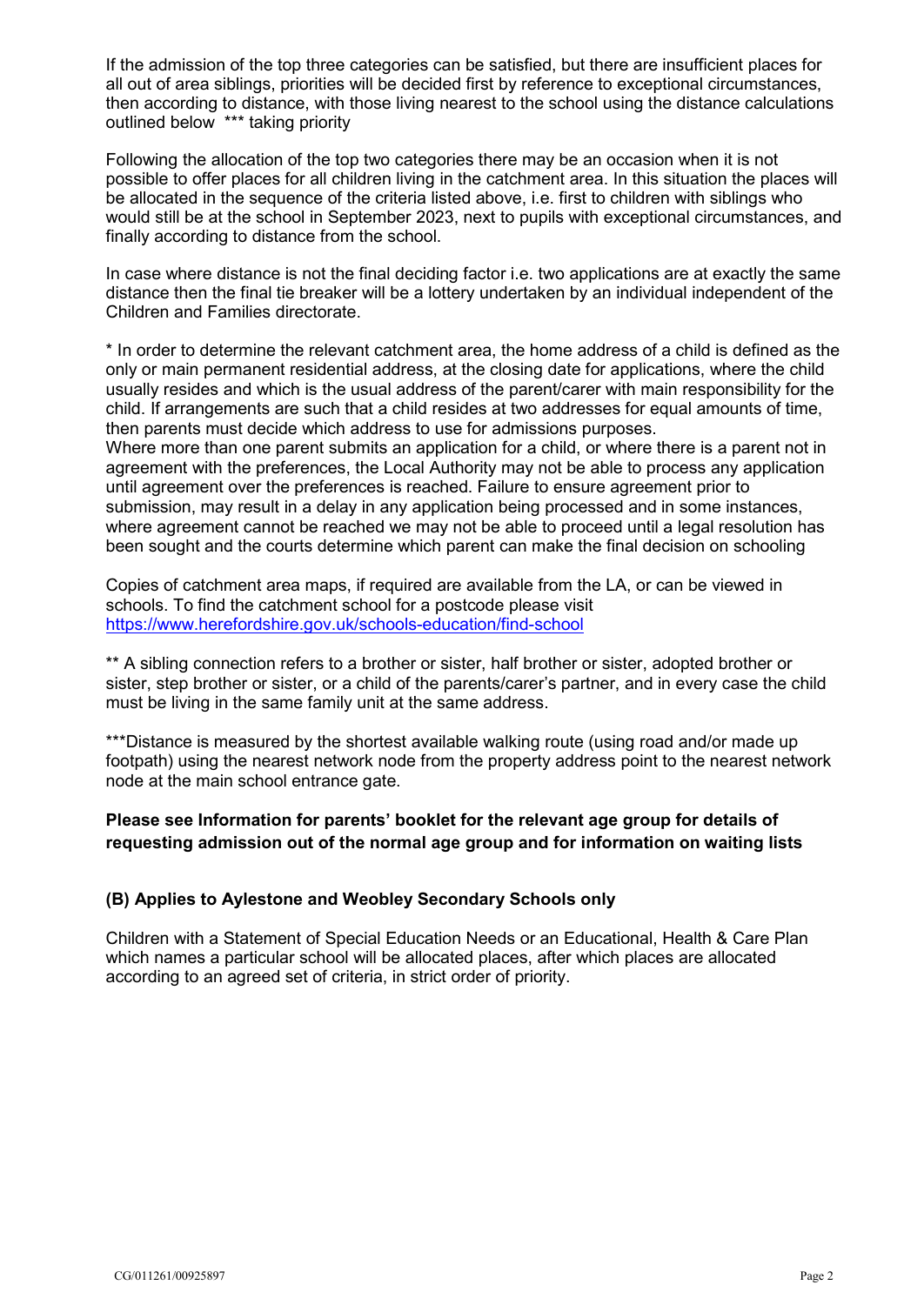Priority 1: Looked after children<sup>5</sup> and previously looked after children<sup>[6](#page-2-1)</sup> who have since been adopted, or became subject to a child arrangements order<sup>[7](#page-2-2)</sup> or special guardianship order, $8$ including those children who appear (to the admission authority) to have been in state care outside of England and ceased to be in state care as a result of being adopted.

Priority 2 – Children who are on roll at a primary school that is **hard federated** (has a single governing body) **with the preferred secondary school**.

Priority 3 - Children living within the **defined catchment area**\* of the school;

 Priority 4 - Sibling connection - Children who have a **sibling\*\*** at the preferred school not only at the time of application but also when the child is due to start;

 school only is necessary for the wellbeing of their child. Parents are required to produce a medical certificate or other appropriate information preferably from an independent source. Priority 5 - Exceptional circumstances - Children with exceptional **medical, social or compassionate** grounds for admission and whose parents can show that entry to a particular

Priority 6 - Distance\*\*\* - Children who live **nearest** to the school by the shortest available walking route.

## **General Notes for Aylestone and Weobley Secondary Schools Only**

 children, siblings, exceptional circumstances, then according to distance, each assessed as indicated above. Where, at any school, applications exceed the number of places, the priorities will be applied in the sequence indicated above, i.e. after children who either currently are or were in the 'looked after' system it will be children attending a hard federated primary school, then catchment area

indicated above.<br>If the admission of the top three categories can be satisfied, but there are insufficient places for circumstances, then according to distance, with those living nearest to the school using the all catchment area children, priorities will be decided first by reference to exceptional distance calculations outlined below \*\*\* taking priority

 If the admission of the top four categories can be satisfied, but there are insufficient places for all out of area siblings, priorities will be decided first by reference to exceptional circumstances, then according to distance, with those living nearest to the school using the distance calculations outlined below \*\*\* taking priority

In case where distance is not the final deciding factor i.e. two applications are at exactly the same distance then the final tie breaker will be a lottery undertaken by an individual independent of the Children and Families directorate.

 usually resides and which is the usual address of the parent/carer with main responsibility for the child. If arrangements are such that a child resides at two addresses for equal amounts of time, then parents must decide which address to use for admissions purposes. \* In order to determine the relevant catchment area, the home address of a child is defined as the only or main permanent residential address, at the closing date for applications, where the child

-

<span id="page-2-0"></span> $^5$  A 'looked after child' is a child who is (a) in the care of a local authority, or (b) being provided with accommodation by 1989) at the time of making an application to a school. a local authority in the exercise of their social services functions (see the definition in Section 22(1) of the Children Act

<span id="page-2-1"></span> $6$  This includes children who were adopted under the Adoption Act 1976 (see section 12 adoption orders) and children who were adopted under the Adoption and Childrens Act 2002 (see section 46 adoption orders).

 $^{7\text{a}}$  A child is regarded as having been in state care outside of England if they were in the care of or were accommodated by a public authority, a religious organisation, or any other provider of care whose sole or main

<span id="page-2-2"></span>April 2014 is deemed to be a child arrangements order. <sup>7</sup> Child arrangements orders are defined in s.8 of the Children Act 1989, as amended by s.12 of the Children and Families Act 2014. Child arrangements orders replace residence orders and any residence order in force prior to 22

<span id="page-2-3"></span> more individuals to be a child's special guardian (or special guardians).  $8$  See Section 14A of the Children Act 1989 which defines a 'special guardianship order' as an order appointing one or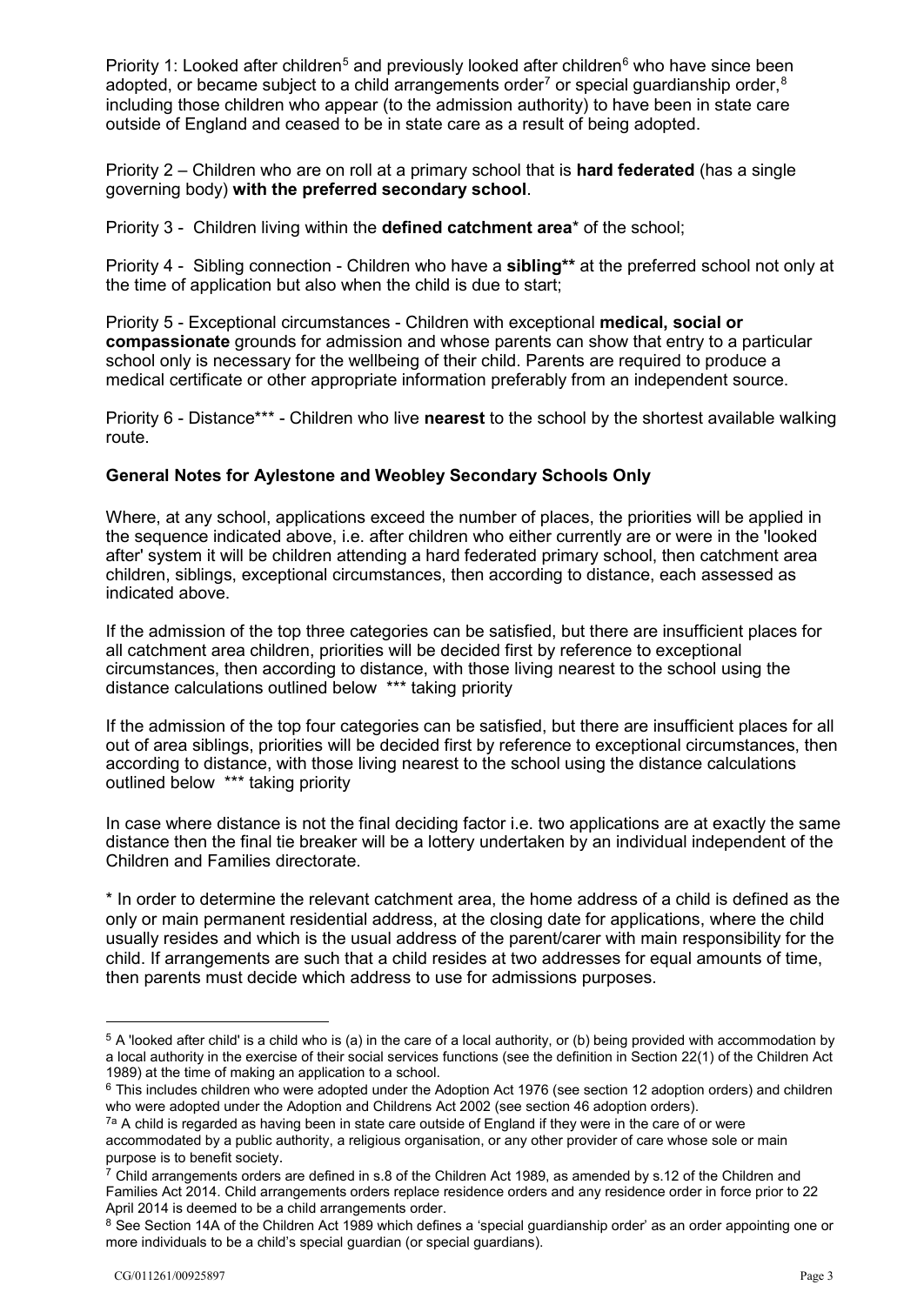until agreement over the preferences is reached. Failure to ensure agreement prior to Where more than one parent submits an application for a child, or where there is a parent not in agreement with the preferences, the Local Authority may not be able to process any application submission, may result in a delay in any application being processed and in some instances, where agreement cannot be reached we may not be able to proceed until a legal resolution has been sought and the courts determine which parent can make the final decision on schooling

 schools. To find the catchment school for a postcode please visit Copies of catchment area maps, if required are available from the LA, or can be viewed in <https://www.herefordshire.gov.uk/schools-education/find-school>

 sister, step brother or sister, or a child of the parents/carer's partner, and in every case the child should be living in the same family unit at the same address. \*\* A sibling connection refers to a brother or sister, half brother or sister, adopted brother or

 \*\*\*\*\*\*Distance is measured by the shortest available walking route (using road and/or made up node at the main school entrance gate. footpath) using the nearest network node from the property address point to the nearest network

**Please see Information for parents' booklet for the relevant age group for details of requesting admission out of the normal age group and for information on waiting lists**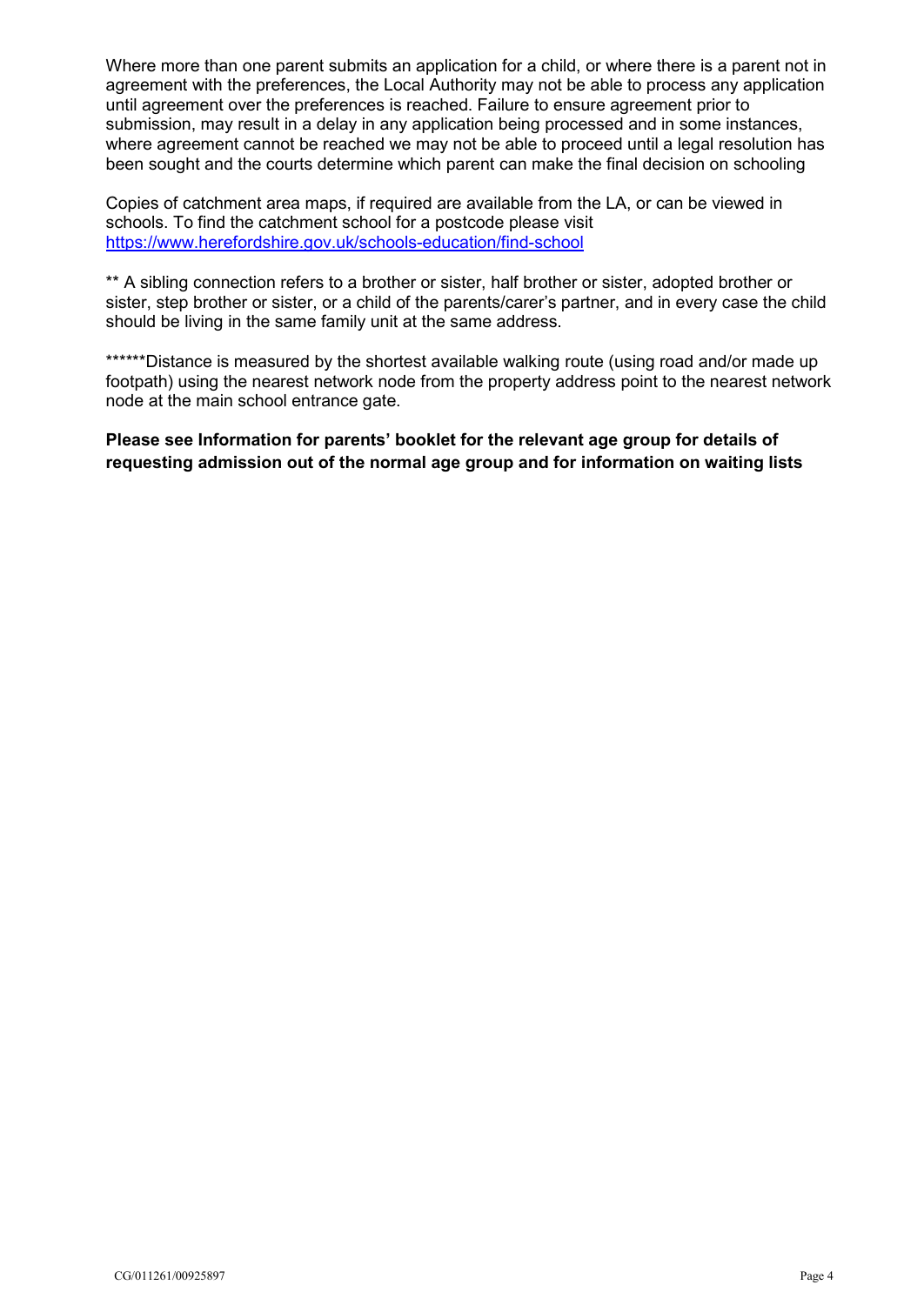## **Local authority Nursery Class Admissions**

 The council maintains nursery classes for pupils aged 3 or 4 years in the following 13 primary schools-*Schools with nursery classes:* 

| Bromyard, St. Peter's Primary School      | 01885 483237 |
|-------------------------------------------|--------------|
|                                           |              |
| Hereford, Broadlands Primary School       | 01432 266772 |
| Hereford, Riverside Primary School        | 01432 274653 |
| Hereford, Lord Scudamore Primary School   | 01432 273951 |
| Hereford, Marlbrook Primary School        | 01432 266643 |
| Hereford, St. Martin's Primary School     | 01432 273633 |
| Kingstone and Thruxton Primary School     | 01981 250338 |
| <b>Kington Primary School</b>             | 01544 230363 |
| <b>Ledbury Primary School</b>             | 01531 632940 |
| Leominster Primary School,                | 01568 616919 |
| Ross-on-Wye, Ashfield Park Primary School | 01989 562738 |
| <b>Weobley Primary School</b>             | 01544 318273 |
| <b>Withington Primary School</b>          | 01432 850289 |

 parents that a place in their nursery does not guarantee a place in the main school. Schools can All schools can administer their own nursery admissions, all provisions should make it clear to have their own delivery model of early education, for both twos and three-four year olds, including universal and extended entitlements. The following applies:

- No session to be longer than 10 hours
- No minimum session length
- Not before 6.00am or after 8.00pm
- A maximum of two sites in a single day
- Meet the quality requirements as set out in regulations and in the statutory guidance
- No artificial breaks

 You can apply for a place in a nursery class by contacting the headteacher of the school in which it is based. It is advisable to apply as soon as possible **after** your child's 2nd birthday. Some priority is given to children with special needs or according to family circumstances.

## **It should be noted that admission to a nursery class is quite separate from admission to the main school. Consequently:**

- of the<br>of the<br>the compared i) there is no guarantee that a child in a nursery class will have a place in the reception class of the same school, especially since nursery classes serve an area that extends beyond the catchment area of the school. This applies even if the school purports to give such a guarantee.
- ii) the school cannot insist that nursery children remain at the school beyond the age of five.
- iii) parents must make a separate application to transfer from nursery to primary school.

#### **Multiple Birth policy**

If when places are offered under the Co-ordinated Schemes only one child from a multiple birth family can be admitted (one of a twin or triplet for instance) then subject to clause 2.15 of the School Admission Appeals Code places will be offered at the same school to the other children from the same multiple birth.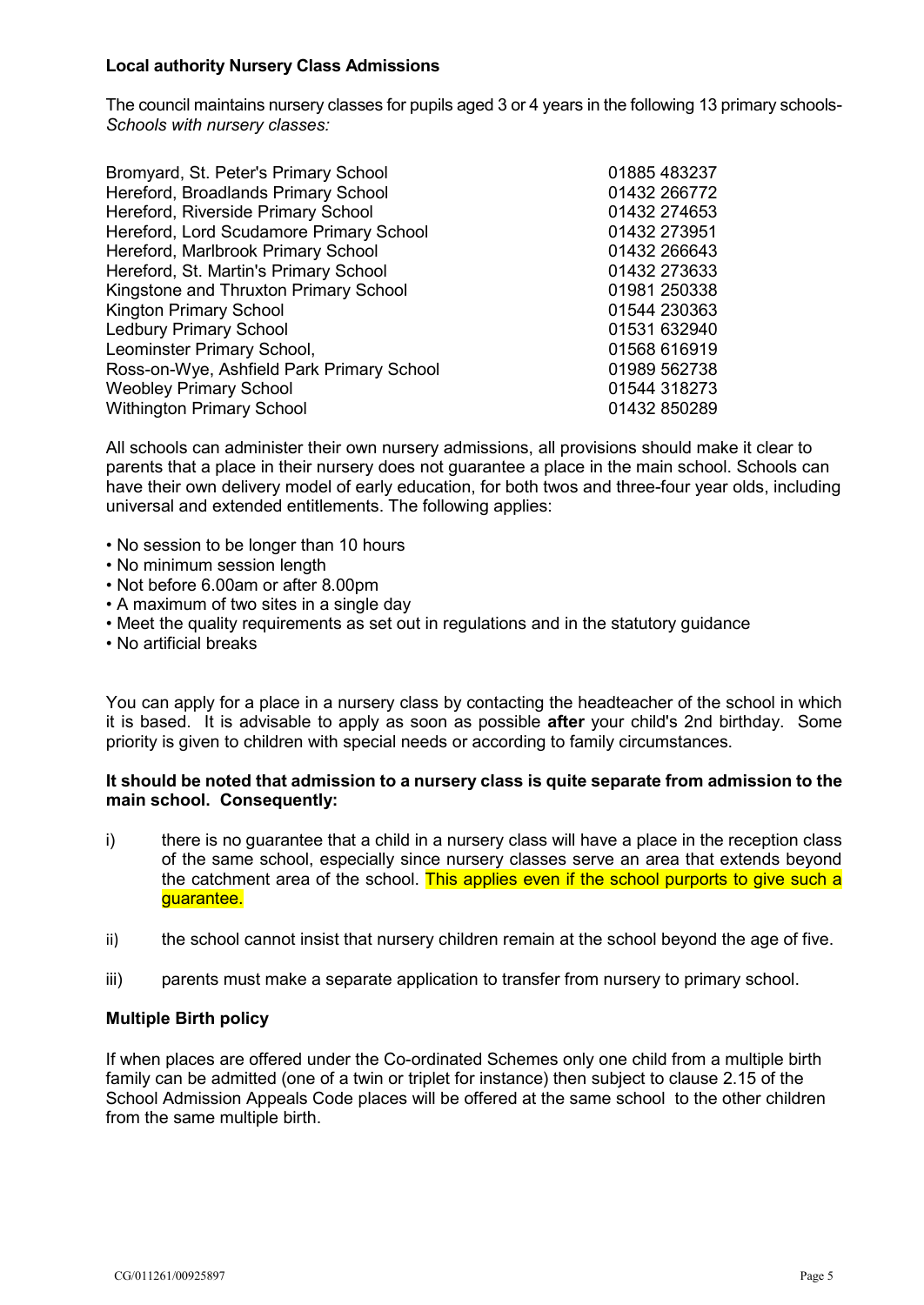## **Implementation of Scheme**

 This scheme will apply to all parents/guardians wishing for their children to be admitted to any maintained primary school within Herefordshire during the academic year 2023/2024

## **Number of Preferences and Closing Date**

 which will also apply to all voluntary aided and foundation schools and Academies. The National All parents will be invited to state three first preferences, in ranked order, on an online application, Closing date for primary school applications will be the 15 January 2023

## **Voluntary Aided Schools – Additional Information**

To enable individual admission authorities to determine their allocation of places supplementary information may be required. Details of the information that is required is stated in the school prospectus of the school concerned.

However, all parents <mark>must</mark> complete the on line common application by 15 January 2023

## **Date of Admission**

 Children reach compulsory school age at the beginning of the term **following their 5th birthday.**  In Herefordshire, however, most children start school at least a term earlier than the law requires.  The council's **standard admissions policy** entitles parents to places for their children, in one of the council's maintained schools, according to the date of their child's  $5<sup>th</sup>$  birthday, as follows:

 In the Summer term if 5 between 1 May and 31 August inclusive In the Autumn term if 5 between 1 September and 31 December inclusive In the Spring term if 5 between 1 January and 30 April inclusive

 The autumn term begins after the summer holidays, the spring term after the Christmas and New Year holidays, and the summer term after the Easter holidays.

#### **Option for Delayed Entry**

Parents/carers may seek a place for their child outside of their normal age group, for example, if the child is gifted and talented, the parents/carers may seek early entry.

 Children born in the summer term (i.e. 1 April – 31 August) are not required to start school until a requesting delayed entry where they hold back their child from joining the correct year group for full year after the point at which they could first have been admitted into a reception class (the point at which other children in their age range are beginning year 1). Parents/carers have the option of their age so that they start school a year later than they are due to.

Paragraph 2.17A of the Admissions Code requires that, in any circumstance where a parents/carers requests their child is admitted out of their normal age group, the admission authority must make a decision based on the circumstances of the case and in the best interests of the child concerned.

 In the case of a Community or Voluntary Controlled School, the Local Authority must make the In the case of a Community or Voluntary Controlled School the Local Authority will request the head teacher of the school to take account of the parents/carers views; information about the child's academic, social and emotional development; where relevant, their medical history and the views decision based on the circumstances of each case and in the best interests of the child concerned. of a medical professional; and whether they may naturally have fallen into a lower age group if it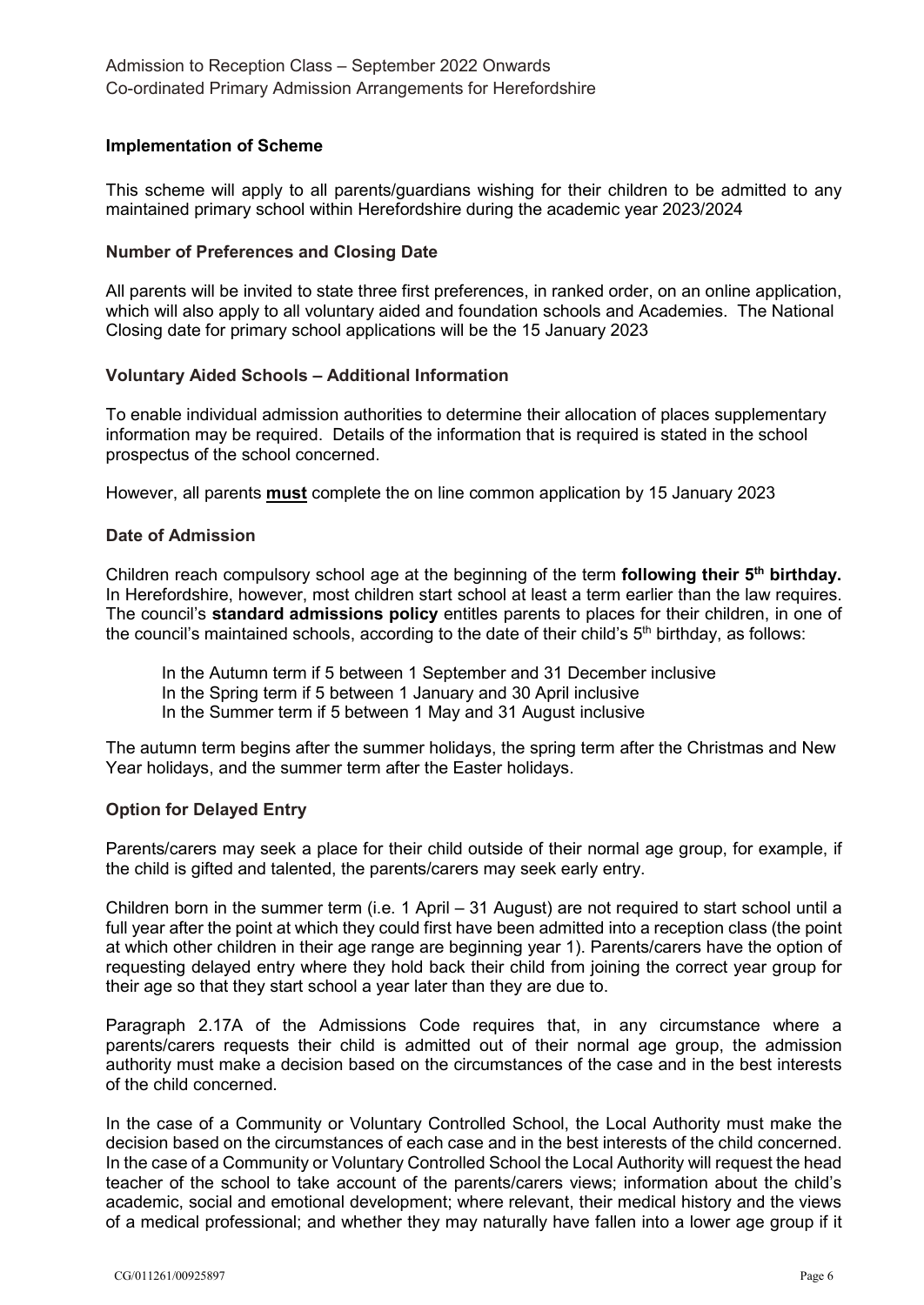were not for being born prematurely in order to reach a decision as to whether or not it is appropriate behind or ahead of their chronological age group. The reasons for the decision must be clearly set out. This process must be completed in advance of the closing date. In the event that the delayed entry is not approved, parents will need to make an application in time for the 2023 intake (by the 15 January 2023). If delayed entry is approved you will receive details of how to proceed with an for the individual child to delay or accelerate their entry into school and be taught permanently application.

Please be aware that even if delayed or early entry is agreed, the normal admission arrangements apply and there is no guarantee of a place. You should therefore give careful consideration to requesting delayed or early entry.

## **Deferred Entry – for Summer Born Children**

 term following their 5th birthday. Parents/carers are not obliged to take up places for their children A child is not required to start school until they have reached compulsory school age which is the any earlier than the law requires. Schools cannot require children to start sooner than parents/carers wish.

Parents/carers therefore have the option of deferring their child's entry until later in the same academic school year.

 Deferred entry to a school is where a parent decides to request that their child starts school later in the school year that follows their 4th birthday or when the child reaches compulsory school age (the term after the child's 5th birthday).

The effect is that the place is held for that child and is not available to be offered to another child.

Parents/carers would not however be able to defer entry beyond the beginning of the term after the child's fifth birthday.

 If you wish to defer taking up a place for your child, you are strongly advised to discuss the matter first with the school or with the Pupil Admissions Office, and you must apply by the closing date for applications (15 January 2023).

## **Allocation of Places**

 Places in reception classes for all maintained schools are allocated on the basis of applications received on or before 15 January 2023. Applications should be submitted to the Pupil Admissions Office. The date of 15January 2023 applies for all admissions during the school year, including children who might be entitled to start school in January 2024 or April 2024.

The Primary National Offer Day for the 2020/2021 admission year will be: **Monday 17 April 2023** 

## **Late Applications**

 understanding that admissions do not exceed the published admission number or conflict with the requirement not to exceed 30 pupils in a key stage one class. When considering the late application Applications received after 15 January 2023 will be allocated to the preferred school on the the council or the relevant Voluntary Aided, Foundation School or Academy will have regard to the reason for the delay in applying together with the distance to the nearest alternative school.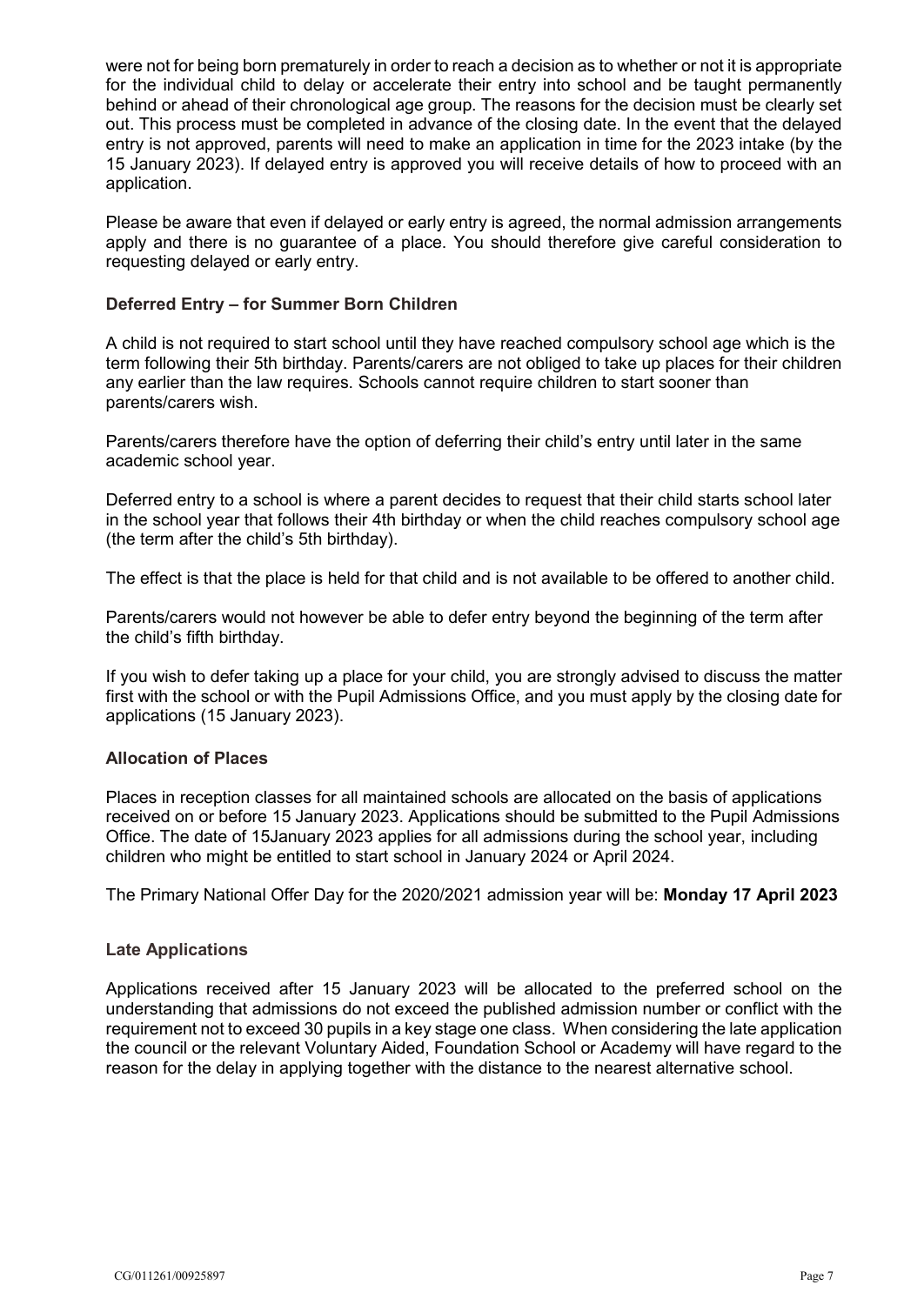## **Secondary Transfer – September 2023**

Co-ordinated admission arrangements for Herefordshire

## **Introduction**

Herefordshire will operate an inter-Local authority scheme for September 2023 with Gloucestershire, Worcestershire and Shropshire. However, in respect of Monmouthshire and Powys the council will continue to exchange preference information with the allocation being determined by the school's home authority.

The following sections describe the proposed co-ordinated scheme for Herefordshire.

## **Application Form and Closing Date**

 enable parents to give reasons for their preference. All preferences are treated as equal initially, can potentially be offered to an individual applicant, the single offer is for the school the parent Parents are invited to indicate 3 preferences on a common application form, which will also and sent out as equal to other admission authorities. However, if more than one school place ranked highest.

 school applications. It is made clear that parents should name all schools for which they wish Academies and/or any maintained schools outside the County. There is agreement with Powys different to their closing date. This will be important if a parent expresses a preference for a The Herefordshire application form invites all parents resident in the County to name 3 preferred schools, in order of preference, by 31 October 2022 the National Closing date for secondary their child to be considered for a place, including any voluntary aided and foundation schools and and Monmouthshire that the closing date of 31 October 2022 will be respected even if this date is school outside Herefordshire.

## **Initial Allocation Process**

 By w/c 14 November 2022 the Admission Office sends other admission authorities/Local Authorities details of applicants for their schools.

 Admission authorities then apply their admission criteria, including any selection tests, and will children for whom applications to the school have been made have priority by reference to the over-subscription criteria. send the Herefordshire Admission Office by 6 January 2023 a list indicating the order in which all

 authorities of significantly oversubscribed schools need not give individual rankings to applicants in the lowest priority groups for admission, if there is no likelihood of being able to offer them a have sent their ranked lists to the Local authority in whose area they are located, each local Although all applications need to be assessed and grouped against the criteria, admission place after elimination of multiple offers. The Herefordshire Admission Office will draw up a similar list for any school for which it is the admission authority. After other admission authorities authority should have a list for each of its maintained schools.

# **Finalising the Allocation Arrangements**

 Herefordshire will then compare the lists for all schools in its area. When a child qualifies for one of the available number of places at more than one school, the Herefordshire Admission Office provisionally allocates a place at the school indicated by the terms of its co-ordinated scheme. It also adjusts the list for any other school for which a preference was expressed by that parent, moving another child who was previously not allocated a potential place up the list to the provisional place, which has been vacated.

By 13 January 2023, the Herefordshire Admission Office (whose own decisions on which school to offer, in the event of multiple potential offers, will have been made in accordance with its model scheme, i.e. the school ranked highest by the parent) will also have received similar notifications from other local authorities of any places which those local authorities or schools in their areas can offer in response to any preference expressed by one of their residents. Monmouthshire and Powys will not have a co-ordinated scheme in place by September 2023. But they will supply information to Herefordshire on applicants applying for schools in the county.

 school is situated in Monmouthshire or Powys the offer of the place, which is likely to be before Herefordshire has agreed that **the appropriate authority will make** where the highest ranked